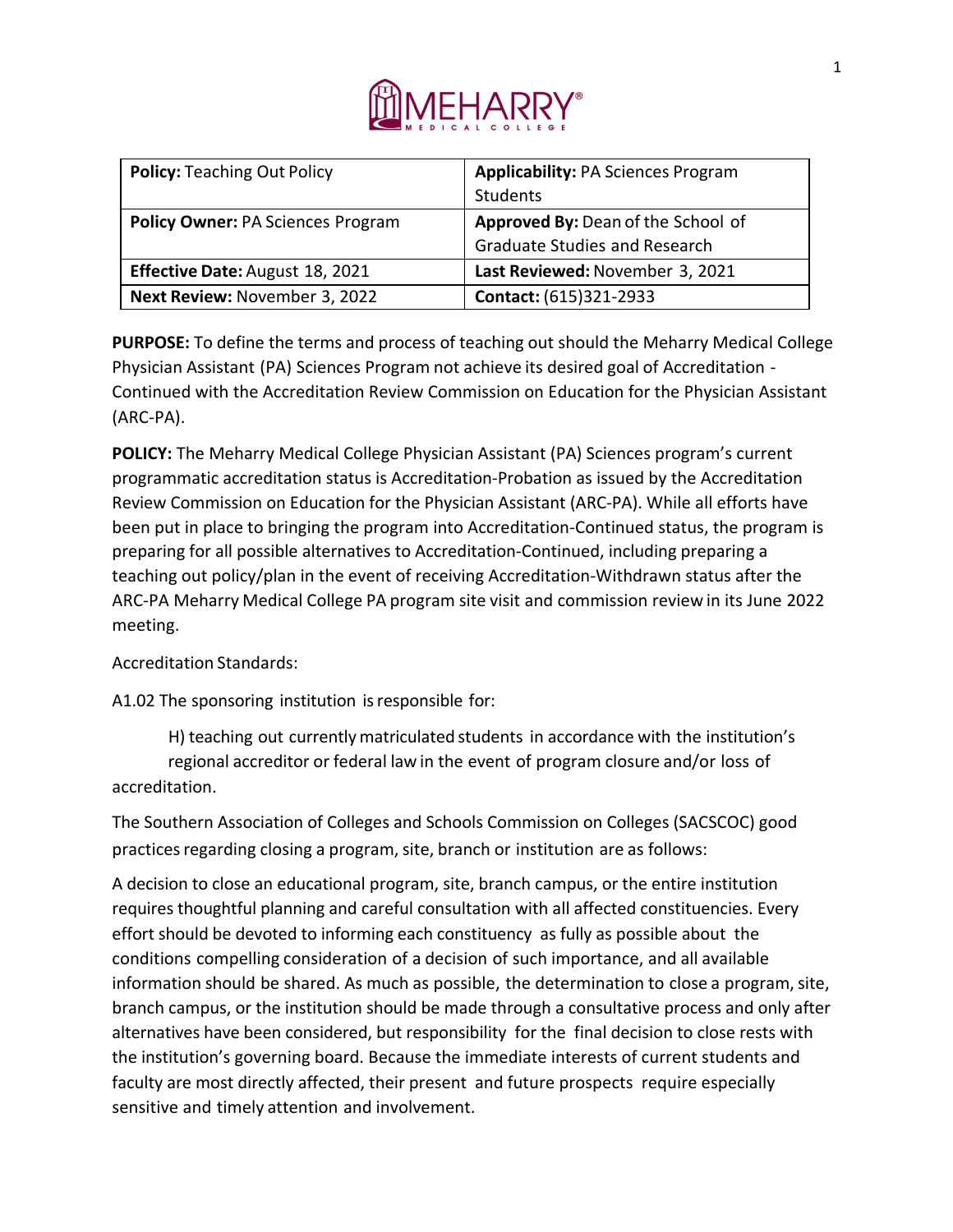

| <b>Policy: Teaching Out Policy</b>       | <b>Applicability: PA Sciences Program</b> |
|------------------------------------------|-------------------------------------------|
|                                          | Students                                  |
| <b>Policy Owner: PA Sciences Program</b> | Approved By: Dean of the School of        |
|                                          | <b>Graduate Studies and Research</b>      |
| <b>Effective Date: August 18, 2021</b>   | Last Reviewed: November 3, 2021           |
| Next Review: November 3, 2022            | <b>Contact:</b> (615)321-2933             |

If an institution decides to close an educational program, site, branch campus, or the entire institution, it must consider the following options:

- 1. The institution teaches out currently enrolled students; no longer admits students to programs; and terminates the program, the operations of a site or a branch campus, or the operations of an institution after students have graduated. The institution must submit to the Commission a teach-out plan for approval.
- 2. If the institution enters into a contractual teach-out agreement for another institution to teach out the educational programs or program, the teach-out agreement requires Commission approval in advance.

See Commission policy "Substantive Change for Accredited Institutions of the Commission on Colleges," Procedure Three, for additional information on teach-out plans and agreements.

# **Teach-Out Plans and Agreements:**

A teach out-plan is a written plan developed by an institution that provides for the equitable treatment of students if an institution, or an institutional location that provides 50 percent of at least one program, ceases to operate before all students have completed their program of study, and may include a teach-out agreement between institutions. In such cases and in accord with Federal regulation 602.24 (c), the institution is required to submit the teach-out plan to the office of the Commission on Colleges for approval prior to its implementation.

The institution may include a teach-out agreement as part of a teach-out plan. A teach-out agreement is a written agreement between institutions that provides for the equitable treatment of students and a reasonable opportunity for students to complete their program of study if an institution, or an institutional location that provides 50 percent of at least one program offered, ceases to operate before all enrolled students have completed their program of study. If an institution includes a teach-out agreement as part of a teach-out plan, the agreement should be submitted to the Commission office for approval prior to its implementation.

## **Closing a Program:**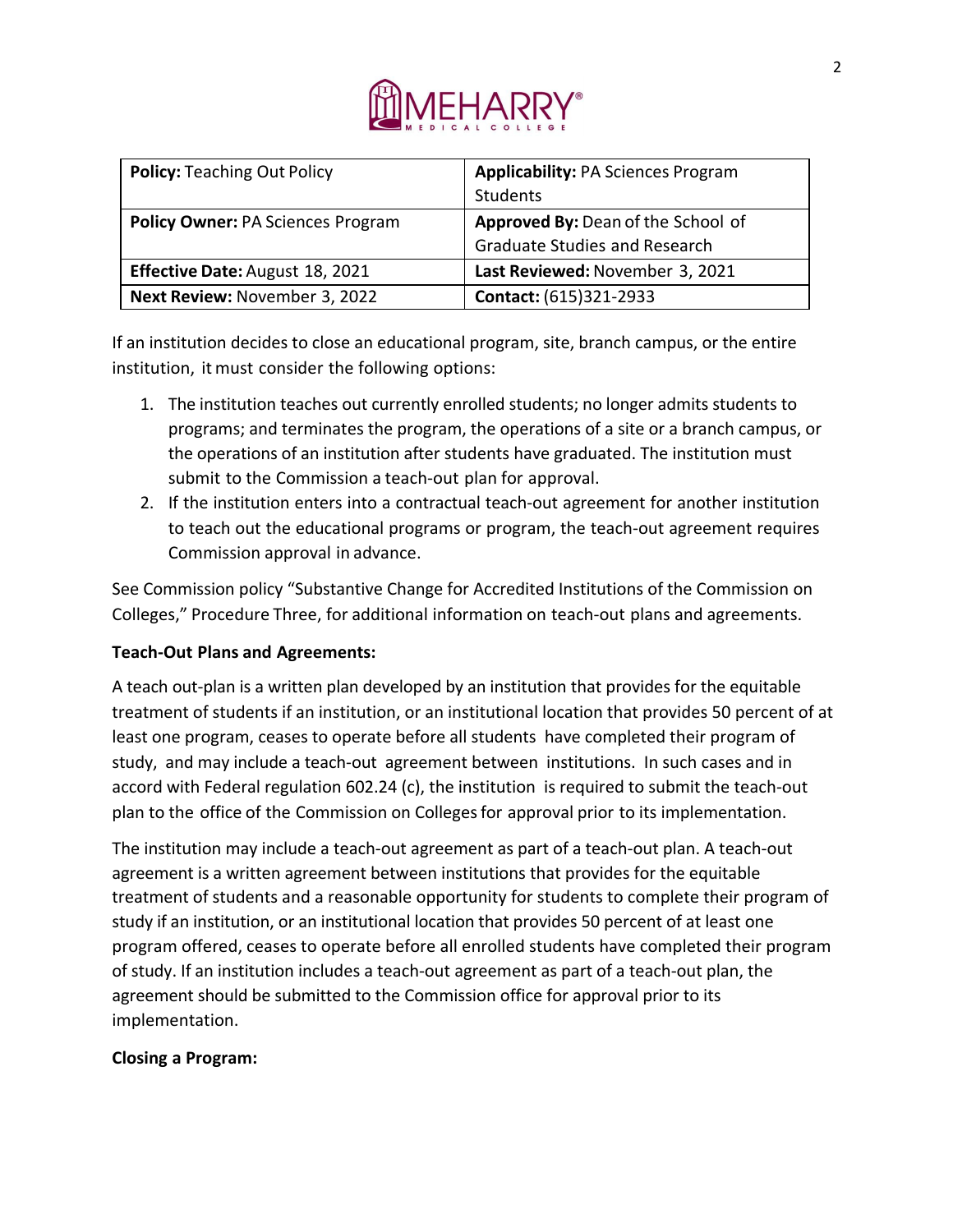

| <b>Policy: Teaching Out Policy</b>       | <b>Applicability: PA Sciences Program</b> |
|------------------------------------------|-------------------------------------------|
|                                          | Students                                  |
| <b>Policy Owner: PA Sciences Program</b> | Approved By: Dean of the School of        |
|                                          | <b>Graduate Studies and Research</b>      |
| Effective Date: August 18, 2021          | Last Reviewed: November 3, 2021           |
| Next Review: November 3, 2022            | Contact: (615)321-2933                    |

When the decision is made to close an educational program, the institution must make a good faith effort to assist affected students, faculty, administrative and support staff so that they experience a minimal amount of disruption in the pursuit of their course of study or professional careers. In all cases, individuals should be notified of the decision to close a program as soon as possible so that they can make appropriate plans. Students who have not completed their programs should be advised by faculty or professional counselors regarding suitable options including transfer to comparable programs. Arrangements should be made to reassign faculty and staff or assist them in locating other employment.

The Commission on Colleges will work with the U.S. Department of Education and the appropriate State agency, to the extent feasible, to ensure that students are given reasonable opportunities to complete their education without additional charge.

# **The Students:**

Students who have not completed their degrees should be provided for according to their needs. Arrangements for transfer to other institutions will require complete academic records and all other related information gathered in dossiers which can be transmitted promptly to receiving institutions. Arrangements for the teach-out of programs should be in line with the requirements of the Commission's Substantive Change policy.

Agreements made with other institutions to receive transferring students and to accept their records should be in writing and in accord with Commission policy. Where financial aid is concerned, particularly federal or state grants, arrangements should be made with the appropriate agencies to transfer the grants to the receiving institution. Where such arrangements cannot be completed, students should be informed. In cases where students have held institutional scholarships or grants, appropriate agreements should be negotiated if there are available funds which can be legally used to support students while completing degrees at other institutions.

# **Academic Records and Financial Aid Transcripts:**

Arrangements should be made with the state board for higher education or another appropriate agency for filing of student records. If there is no state agency which can receive records, arrangementsshould be made with a state university, with the state archives, or with a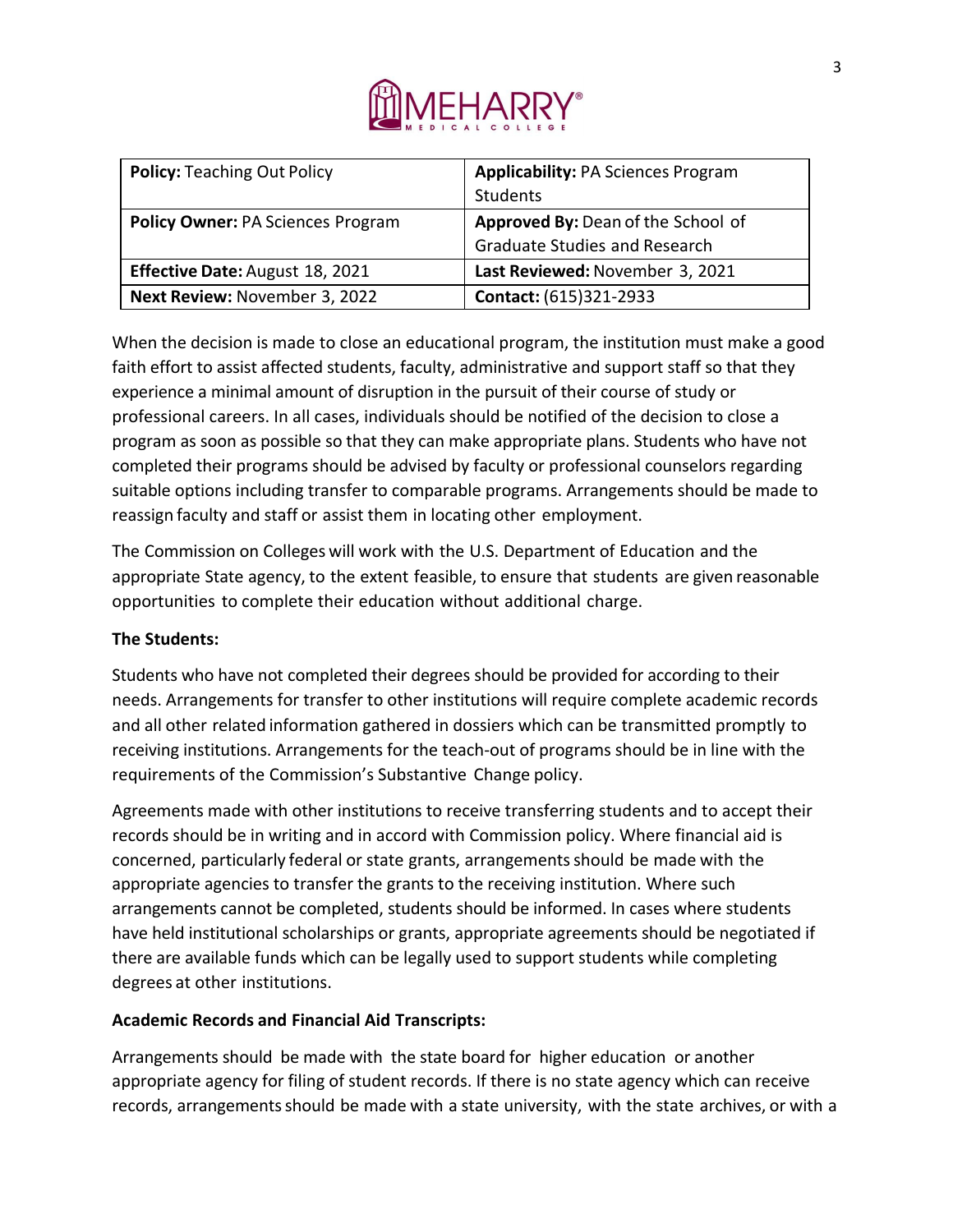

| <b>Policy: Teaching Out Policy</b>       | <b>Applicability: PA Sciences Program</b> |
|------------------------------------------|-------------------------------------------|
|                                          | <b>Students</b>                           |
| <b>Policy Owner: PA Sciences Program</b> | Approved By: Dean of the School of        |
|                                          | <b>Graduate Studies and Research</b>      |
| <b>Effective Date: August 18, 2021</b>   | Last Reviewed: November 3, 2021           |
| Next Review: November 3, 2022            | Contact: (615)321-2933                    |

private organization to preserve the records. Notification should be sent to every current and past student indicating where the records are being stored and what the accessibility to those records will be. Where possible, a copy of a student's record should also be forwarded to the individual student. The institution must notify the Commission regarding the final filing of student records.

## **DEFINITIONS:**

Teach Out - The definition provided by the ARC-PA glossary of terms defines teaching out as the following: allowing students already in the program to complete their education or assisting them in enrolling in an ARC-PA accredited program in which they can continue their education.

## **PROCEDURE:**

Teach Out Plan:

1. The institution must identify an estimated teach-out period during which time it will complete the teach-out plan and any teach-out agreement(s).

2. The length of the teach-out period may range from 12 to 18 months for a plan based solely on transfers to other institutions to 24 to 36 months for a traditional teach out of closing the PA academic program.

3. Meharry Medical College may request a longer teach-out period as long as the institution provides evidence that an extended period is warranted to equitably allow for all matriculated students to complete their education and provides assurance that the institution will continue to meet Standards for Accreditation, Policies, and federal and state regulations.

4. This plan will be consistent with SACSCOC Standards for Accreditation, Policies, and applicable state and federal regulations.

5. The institution will ensure the necessary experience, resources, and support services to provide an educational program that is of acceptable quality and reasonably similar in content, structure, and scheduling to that promised to the students upon enrollment.